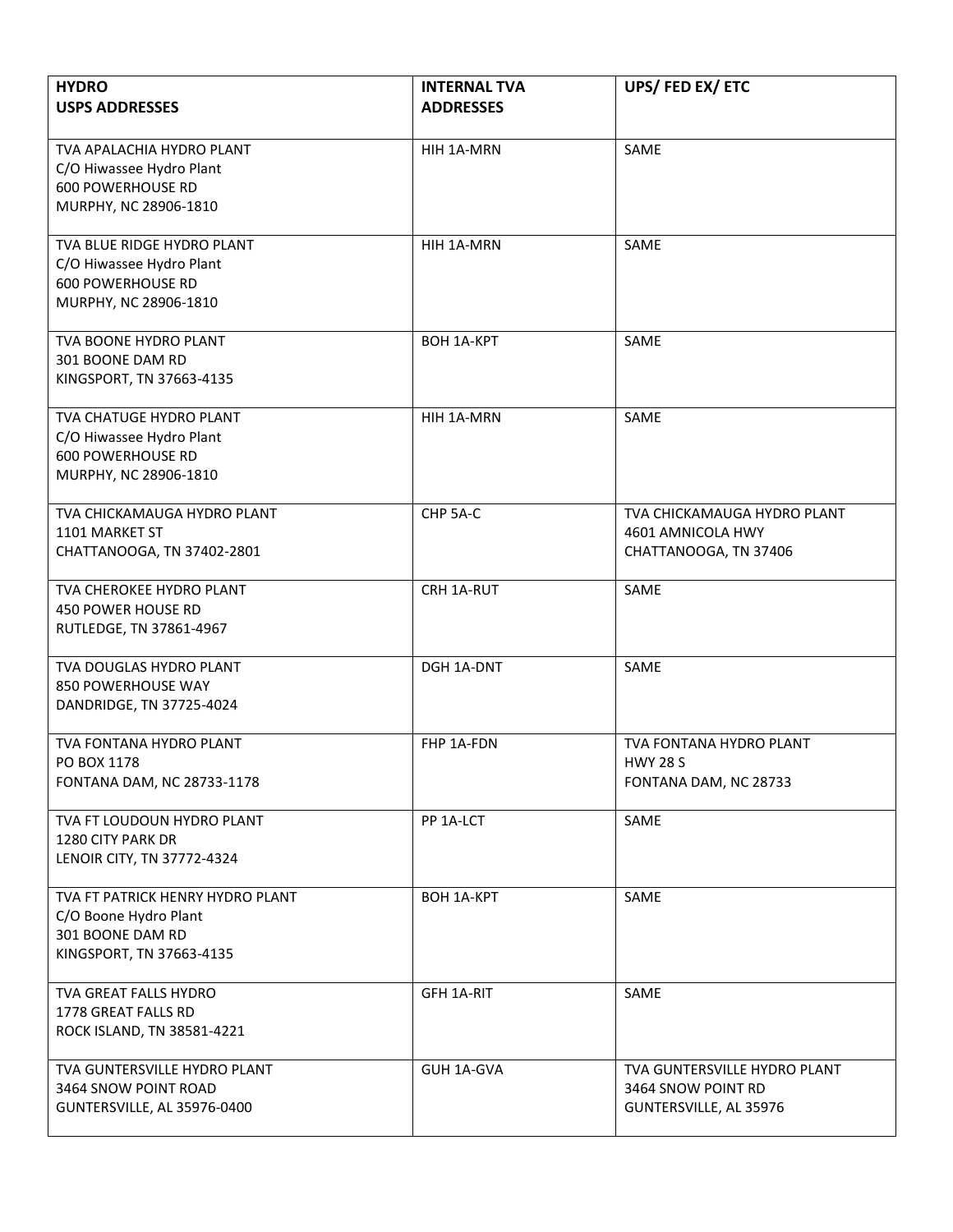| TVA HIWASSEE HYDRO PLANT<br><b>600 POWERHOUSE RD</b><br>MURPHY, NC 28906-1810                                       | HIH 1A-MRN        | SAME                                                                                  |
|---------------------------------------------------------------------------------------------------------------------|-------------------|---------------------------------------------------------------------------------------|
| TVA KENTUCKY HYDRO PLANT<br><b>640 KENTUCKY DAM RD</b><br>GRAND RIVERS, KY 42045-9164                               | KYH 1A-GRK        | SAME                                                                                  |
| TVA MELTON HILL HYDRO PLANT<br>C/O FT LOUDOUN HYDRO PLANT<br>1280 CITY PARK DR<br>LENOIR CITY, TN 37772-4324        | PP 1A-LCT         | TVA MELTON HILL HYDRO PLANT<br><b>GRUBB RD</b><br>LENOIR CITY, TN 37772               |
| TVA NICKAJACK HYDRO PLANT<br>C/O CHICKAMAUGA HYDRO PLANT<br>1001 MARKET ST, CHP 5A-C,<br>CHATTANOOGA, TN 37402-2801 | NIC 1A-JAT        | TVA NICKAJACK HYDRO PLANT<br><b>HWY 156</b><br>NEW HOPE, TN 37340                     |
| <b>TVA NORRIS HYDRO PLANT</b><br>300 POWERHOUSE WAY<br><b>NORRIS, TN 37828</b>                                      | NHP 1B-N          | SAME                                                                                  |
| TVA NOTTELY HYDRO PLANT<br>C/O HIWASSEE HYDRO PLANT<br><b>600 POWERHOUSE RD</b><br>MURPHY, NC 28906-1810            | HIH 1A-MRN        | SAME                                                                                  |
| TVA OCOEE HYDRO PLANT<br>1988 HWY 64 E<br>BENTON, TN 37307-5821                                                     | OHP 1A-BNT        | SAME                                                                                  |
| TVA PICKWICK HYDRO PLANT<br>PO BOX 6<br>PICKWICK DAM, TN 38365-0006                                                 | PKH 1A-PDT        | TVA PICKWICK HYDRO PLANT<br>STATE RTE 128 S<br>PICKWICK DAM, TN 38365                 |
| TVA RACCOON MTN PUMPED STORAGE PLT<br>1101 MARKET ST<br>CHATTANOOGA, TN 37402-2801                                  | RAC 1A-C          | TVA RACCOON MTN PUMPED STORAGE<br>PLT<br><b>CUMMINGS HWY</b><br>CHATTANOOGA, TN 37419 |
| TVA SOUTH HOLSTON HYDRO PLANT<br>C/O BOONE HYDRO PLANT<br>301 BOONE DAM RD<br>KINGSPORT, TN 37663-4135              | <b>BOH 1A-KPT</b> | SAME                                                                                  |